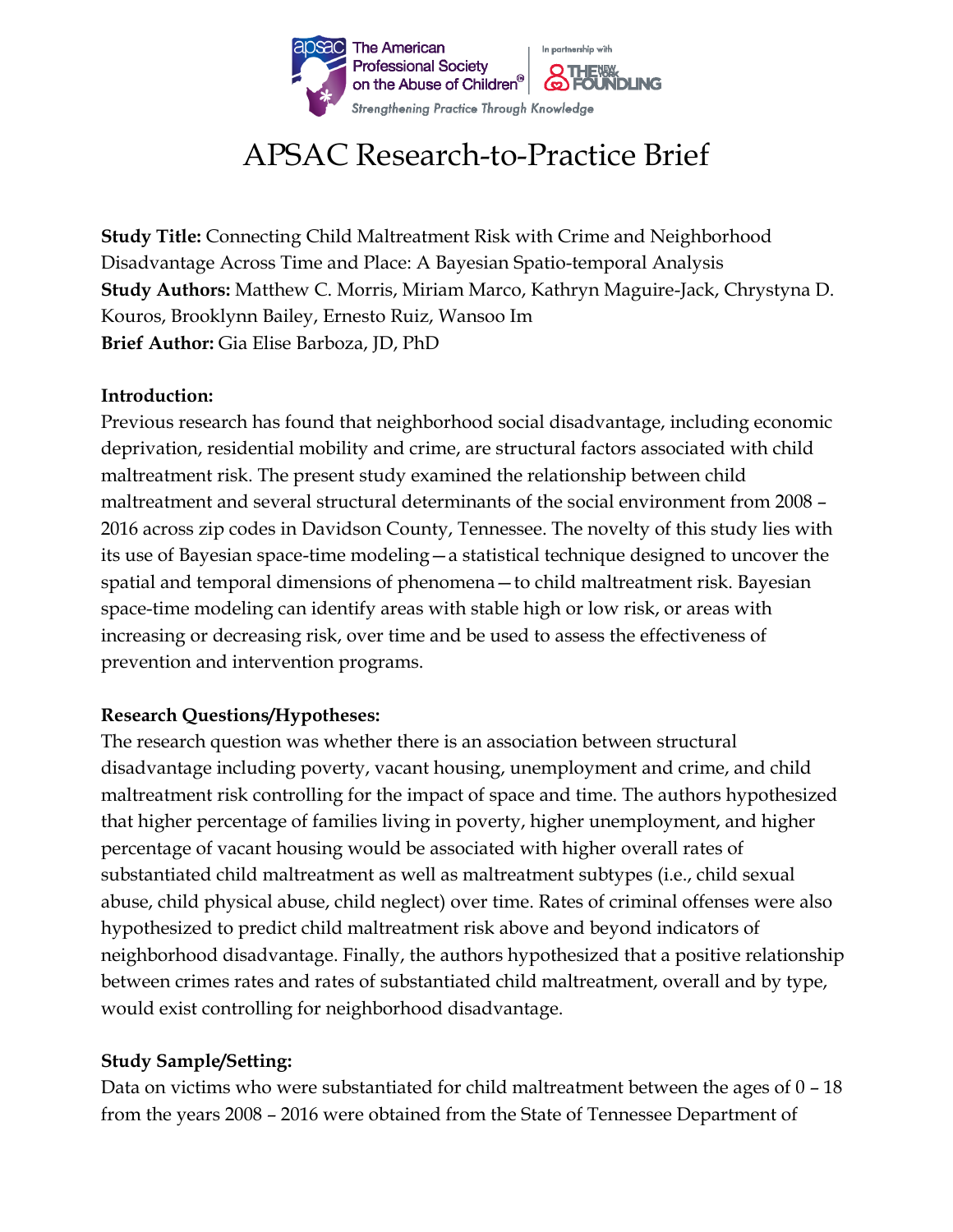Children's Services and aggregated for each year across thirty-one zip codes in Davidson County. Primary outcomes included overall maltreatment<sup>1</sup>, child sexual abuse, child physical abuse and child neglect.

#### **Findings:**

The authors found that overall rates of substantiated child abuse and neglect in Davidson County, Tennessee, fell from 7.3 children per 1,000 in 2008 to 4.3 children per 1,000 in 2016. The spatial analysis revealed common patterns across child maltreatment types with areas of higher relative risk of substantiated child maltreatment located at the center and western parts of the county. The authors noted differences between child maltreatment types, however. Child physical and sexual abuse risk was found to be higher and more concentrated in the central area of the county, whereas child neglect risk was higher in the central and western areas of the county. Despite the overall decrease in maltreatment over time across the county, the number of zip codes deemed 'high risk' increased over the time period. Zip codes with higher percentages of families living in poverty were at higher risk for all maltreatment subtypes whereas vacant housing, unemployment and crime, were only associated with specific subtypes. More specifically, (1) zip codes with higher percentages of vacant housing were at higher risk for child sexual abuse and neglect but not for child physical abuse; (2) zip codes with higher unemployment rates were at increased risk for child neglect but not for child physical or sexual abuse; and (3) zip codes with higher crime rates were at greater risk for overall maltreatment, child sexual abuse and physical abuse.

#### **Recommendation:**

 $\ddot{\phantom{a}}$ 

The study findings translate into several policy recommendations aimed at reducing and/or preventing substantiated child maltreatment risk. First, targeting high poverty areas with community-level prevention efforts could help to reduce overall risk for substantiated child maltreatment. Second, investing in programs that address vacant housing, such as vacant lot greening programs could be targeted to zip codes experiencing high and/or increasing relative risk for substantiated child sexual abuse or neglect. Third, programs addressing unemployment could be selectively implemented in zip codes experiencing high and/or increasing relative risk for substantiated child neglect. Finally, monitoring spatio-temporal patterns in annual crime report data can help identify zip codes at high and/or increasing relative risk for child sexual or physical abuse.

<sup>1</sup> Overall child maltreatment included sexual abuse, physical abuse, psychological harm, abandonment, abuse-related deaths, drug-exposed child, drug-exposed infant, educational neglect, environmental neglect, lack of supervision, medical maltreatment, neglect-related death, and nutritional neglect.